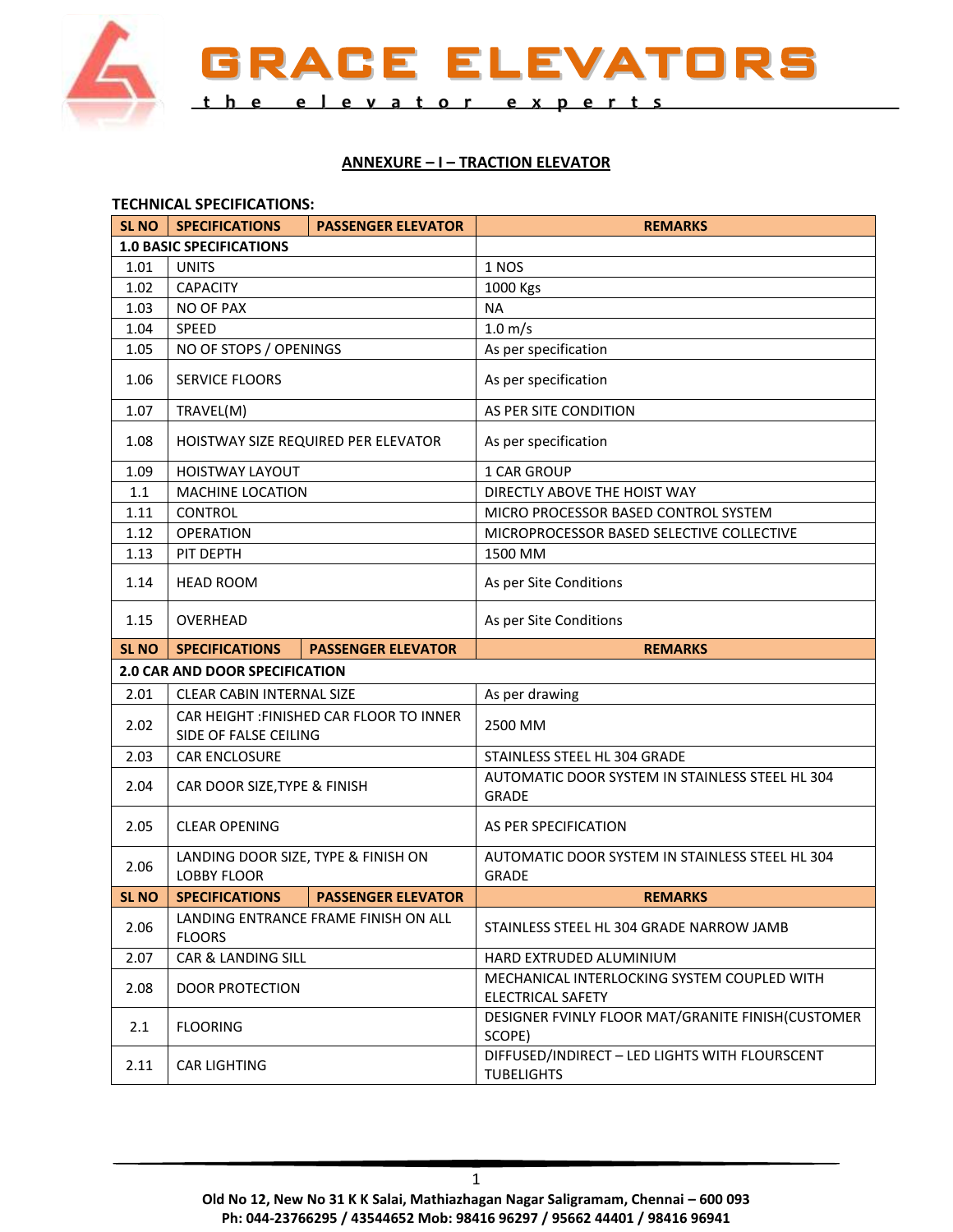

RACE ELEVATORS **t h e e l e v a t o r e x p e r t s**

|                                | SL NO   SPECIFICATIONS                               | <b>PASSENGER ELEVATOR</b> | <b>REMARKS</b>                                    |  |  |  |  |
|--------------------------------|------------------------------------------------------|---------------------------|---------------------------------------------------|--|--|--|--|
| 3.0: EQUIPMENT SPECIFICATION : |                                                      |                           |                                                   |  |  |  |  |
| 3.01                           | <b>TRACTION MACHINE</b>                              |                           | <b>GEARED TRACTION OH</b>                         |  |  |  |  |
| 3.02                           | <b>ROPING TYPE</b>                                   |                           | 1:1                                               |  |  |  |  |
| 3.03                           | DRIVE MOTOR CONTROLLER                               |                           | MICRO PROCESSOR BASED ACVVVF                      |  |  |  |  |
| 3.04                           | TYPE OF HOIST MOTOR                                  |                           | 3 PHASE MOTOR COUPLED WITH GEAR                   |  |  |  |  |
| 3.05                           | <b>BRAKE SYSTEM</b>                                  |                           | ELECTRO MECHANICAL BRAKE                          |  |  |  |  |
| 3.06                           | TYPE OF GROUP OPERATION                              |                           | ΝA                                                |  |  |  |  |
| 3.07                           | DOOR MOTOR TYPE & CONTROL                            |                           | VFD BASED DOOR MOTOR CONTROL                      |  |  |  |  |
| 3.08                           | <b>COUNTER WEIGHTS</b>                               |                           | <b>METAL ENCLOSURE FILLER WEIGHTS</b>             |  |  |  |  |
| 3.09                           | CAR RAILS / CWT RAILS                                |                           | <b>MACHINED T SECTIONS</b>                        |  |  |  |  |
| 3.10                           | <b>TYPE OF GUIDE</b>                                 |                           | SLIDING TYPE GUIDE SHOES                          |  |  |  |  |
| <b>4.0:SAFETY FEATURES:</b>    |                                                      |                           |                                                   |  |  |  |  |
| 4.01                           | <b>CAR SAFETY</b>                                    |                           | FLEXIBLE GLIDE CLAMP TYPE                         |  |  |  |  |
| 4.02                           | LANDING DOOR LOCK                                    |                           | <b>ELECTRO MECHANICAL</b>                         |  |  |  |  |
| 4.03                           | <b>EMERGENCY BRAKE RELEASE</b>                       |                           | FACTORY FITTING WITH MACHINE                      |  |  |  |  |
| 4.04                           | <b>OVER SPEED PROTECTION</b>                         |                           | LIMIT SWITCHES ON TOP AND BOTTOM                  |  |  |  |  |
| 4.05                           | SAFETY BUFFERS IN PIT                                |                           | <b>SPRING BUFFER</b>                              |  |  |  |  |
| 4.06                           | LANDING AND CAR ENTRANCE SAFETY                      |                           | <b>IR DOOR SENSOR</b>                             |  |  |  |  |
|                                | PROVISION FOR EMERGENCY OPENING OF                   |                           | PROVIDED                                          |  |  |  |  |
| 4.07                           | LANDING DOOR AT EACH FLOOR                           |                           |                                                   |  |  |  |  |
|                                | 5.0: INDICATORS, SIGNAL FEATURES & OPERATING DEVICES |                           |                                                   |  |  |  |  |
| 5.01                           | <b>CAR</b>                                           |                           |                                                   |  |  |  |  |
| a                              | NO. OF CAR OPERATING PANELS                          |                           | ONE INSIDE CAR                                    |  |  |  |  |
| b                              | FINISH OF FACE PLATE (COP)                           |                           | SS 304 GRADE                                      |  |  |  |  |
| C                              | THICKNESS OF FACE PLATE (COP)                        |                           | 2MM                                               |  |  |  |  |
| d                              | BUTTON TYPE MICRO MOTION CLICK TYPE                  |                           | VANDAL PROOF - LASER CUT                          |  |  |  |  |
| e                              | <b>FALSE CEILING</b>                                 |                           | DESIGNER FALSE CEILING WITH FULL THROTTLE BLOWERS |  |  |  |  |
| f                              | ATTENDANT OPERATION WITH KEY SWITCH                  |                           | NA.                                               |  |  |  |  |
| g                              | <b>FAN CONTROL</b>                                   |                           | <b>AUTOMATIC</b>                                  |  |  |  |  |
| h.                             | <b>BUILT IN INTERCOM</b>                             |                           | <b>PROVIDED</b>                                   |  |  |  |  |
| i.                             | CAPACITY PLATE & EMERGENCY DISPLAY                   |                           | <b>PROVIDED</b>                                   |  |  |  |  |
| 5.02                           | <b>HALL POSITION INDICATION IN MAIN LOBBY</b>        |                           | A HIGH-DEFINITION DOT MATRIX DISPLAY SYSTEM WITH  |  |  |  |  |
|                                |                                                      |                           | ARROWS AND POSITION INDICATOR                     |  |  |  |  |
|                                |                                                      |                           | VANDAL PROOF BUTTONS WITH SS FACE PLATE           |  |  |  |  |
| 5.03                           | <b>EMERGENCY ALARM, LIGHT</b>                        |                           | <b>PROVIDED</b>                                   |  |  |  |  |
| 5.04                           | <b>AUTOMATIC RESCUE DEVICE</b>                       |                           |                                                   |  |  |  |  |